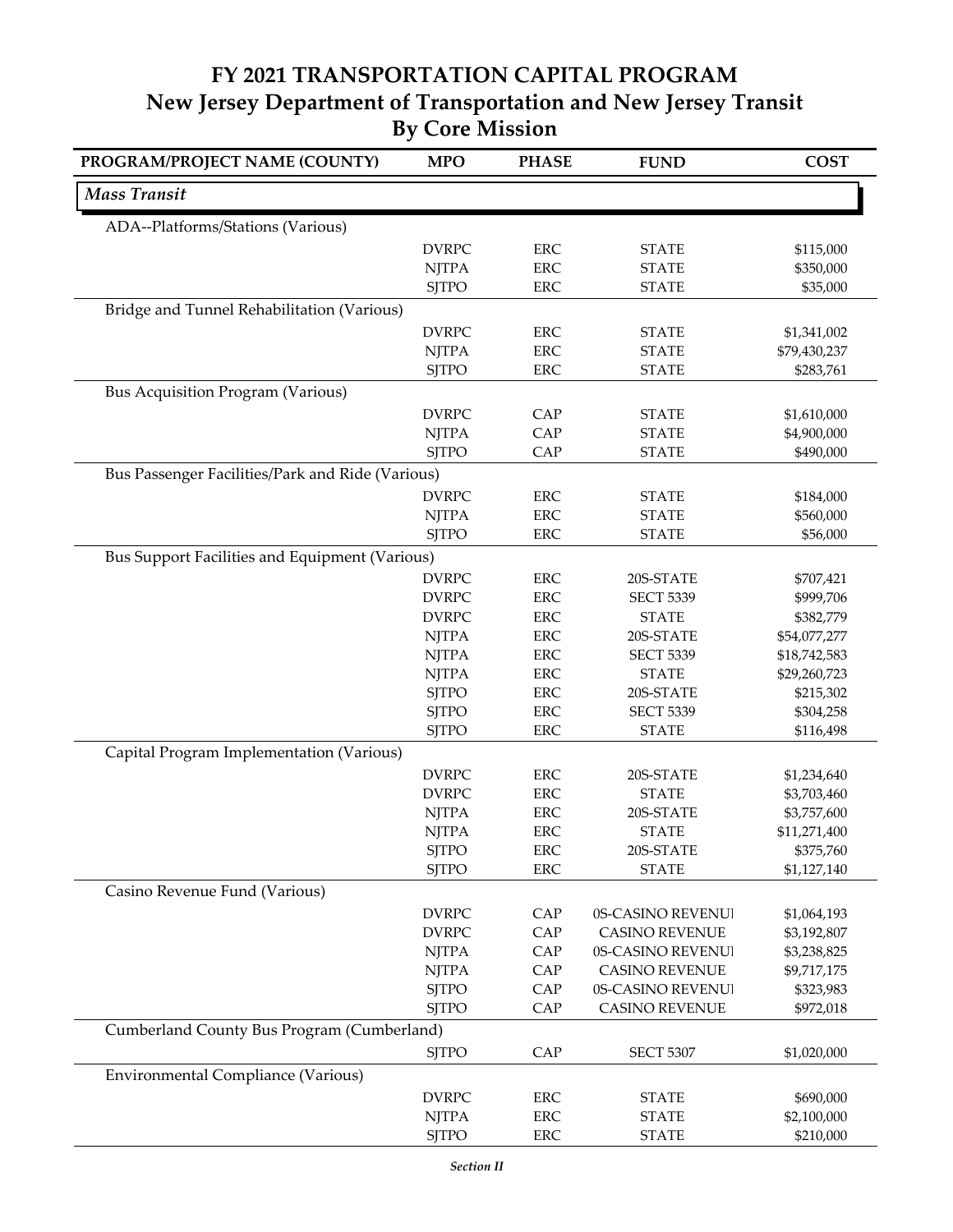| Ferry Program (Various)                                                            |                             |
|------------------------------------------------------------------------------------|-----------------------------|
|                                                                                    |                             |
| ERC<br><b>NJTPA</b><br><b>STATE</b>                                                | \$6,500,000                 |
| High Speed Track Program (Various)                                                 |                             |
| <b>DVRPC</b><br><b>ERC</b><br><b>STATE</b>                                         | \$58,600                    |
| <b>NJTPA</b><br><b>STATE</b><br><b>ERC</b>                                         | \$929,000                   |
| <b>SJTPO</b><br><b>ERC</b><br><b>STATE</b>                                         | \$12,400                    |
| Immediate Action Program (Various)                                                 |                             |
| <b>DVRPC</b><br>ERC<br>20S-STATE                                                   | \$318,333                   |
| <b>DVRPC</b><br><b>ERC</b><br><b>STATE</b>                                         | \$451,954                   |
| <b>NJTPA</b><br>ERC<br>20S-STATE                                                   | \$1,589,276                 |
| <b>NJTPA</b><br>ERC<br><b>STATE</b>                                                | \$2,255,872                 |
| <b>SJTPO</b><br>ERC<br>20S-STATE                                                   | \$92,392                    |
| <b>SJTPO</b><br>ERC<br><b>STATE</b>                                                | \$131,173                   |
| Light Rail Infrastructure Improvements (Various)                                   |                             |
| <b>DVRPC</b><br><b>ERC</b><br>20S-STATE                                            | \$500,000                   |
| <b>DVRPC</b><br><b>ERC</b><br><b>STATE</b>                                         | \$1,500,000                 |
| <b>NJTPA</b><br><b>ERC</b><br>20S-STATE                                            | \$2,320,000                 |
| <b>NJTPA</b><br><b>ERC</b><br><b>STATE</b>                                         | \$6,960,000                 |
| Locomotive Overhaul (Various)                                                      |                             |
| <b>DVRPC</b><br>CAP<br><b>STATE</b>                                                | \$296,516                   |
| <b>NJTPA</b><br>CAP<br><b>STATE</b>                                                | \$4,700,740                 |
| CAP<br><b>SJTPO</b><br><b>STATE</b>                                                | \$62,744                    |
| Miscellaneous (Various)                                                            |                             |
| <b>DVRPC</b><br><b>ERC</b><br><b>STATE</b>                                         | \$713,000                   |
| <b>NJTPA</b><br><b>ERC</b><br><b>STATE</b>                                         | \$2,170,000                 |
| <b>SJTPO</b><br><b>ERC</b><br><b>STATE</b>                                         | \$217,000                   |
| NEC Improvements (Various)                                                         |                             |
| <b>DVRPC</b><br><b>ERC</b><br>NJ TURNPIKE                                          | \$2,327,100                 |
| <b>NJTPA</b><br><b>ERC</b><br>NJ TURNPIKE                                          | \$20,943,900                |
| <b>NJTPA</b><br><b>ERC</b><br><b>SECT 5307</b>                                     | \$26,640,000                |
| <b>NJTPA</b><br><b>ERC</b><br><b>SECT 5337</b>                                     | \$22,850,000                |
| Other Rail Station/Terminal Improvements (Various)                                 |                             |
| <b>DVRPC</b><br>ERC<br><b>STATE</b>                                                | \$1,223,500                 |
| <b>NJTPA</b><br>ERC<br><b>STATE</b>                                                | \$11,339,000                |
| <b>ERC</b><br><b>SJTPO</b><br><b>STATE</b>                                         | \$361,500                   |
| Physical Plant (Various)                                                           |                             |
| <b>DVRPC</b><br>ERC<br><b>STATE</b>                                                | \$384,100                   |
| <b>NJTPA</b><br>ERC<br><b>STATE</b><br><b>STATE</b>                                | \$1,169,000                 |
| <b>SJTPO</b><br>ERC<br>Portal Bridge North (Various)                               | \$116,900                   |
|                                                                                    |                             |
| <b>NJTPA</b><br><b>ERC</b><br>20S-STATE                                            | \$39,000,000                |
| Preventive Maintenance-Bus (Various)                                               |                             |
| <b>DVRPC</b><br>CAP<br><b>SECT 5307</b>                                            | \$25,918,700                |
| CAP<br><b>NJTPA</b><br><b>SECT 5307</b><br>CAP                                     | \$78,883,000                |
| <b>SECT 5307</b><br><b>SJTPO</b>                                                   | \$7,888,300                 |
| Preventive Maintenance-Rail (Various)                                              |                             |
| <b>DVRPC</b><br>CAP<br><b>SECT 5307</b><br>CAP<br><b>DVRPC</b><br><b>SECT 5337</b> | \$5,793,086                 |
| CAP<br><b>NJTPA</b><br><b>SECT 5307</b>                                            | \$9,554,652<br>\$79,170,349 |
| CAP<br><b>NJTPA</b><br><b>SECT 5337</b>                                            | \$151,472,219               |
| CAP<br><b>SJTPO</b><br><b>SECT 5307</b>                                            | \$1,317,564                 |
| CAP<br><b>SJTPO</b><br><b>SECT 5337</b>                                            | \$2,021,803                 |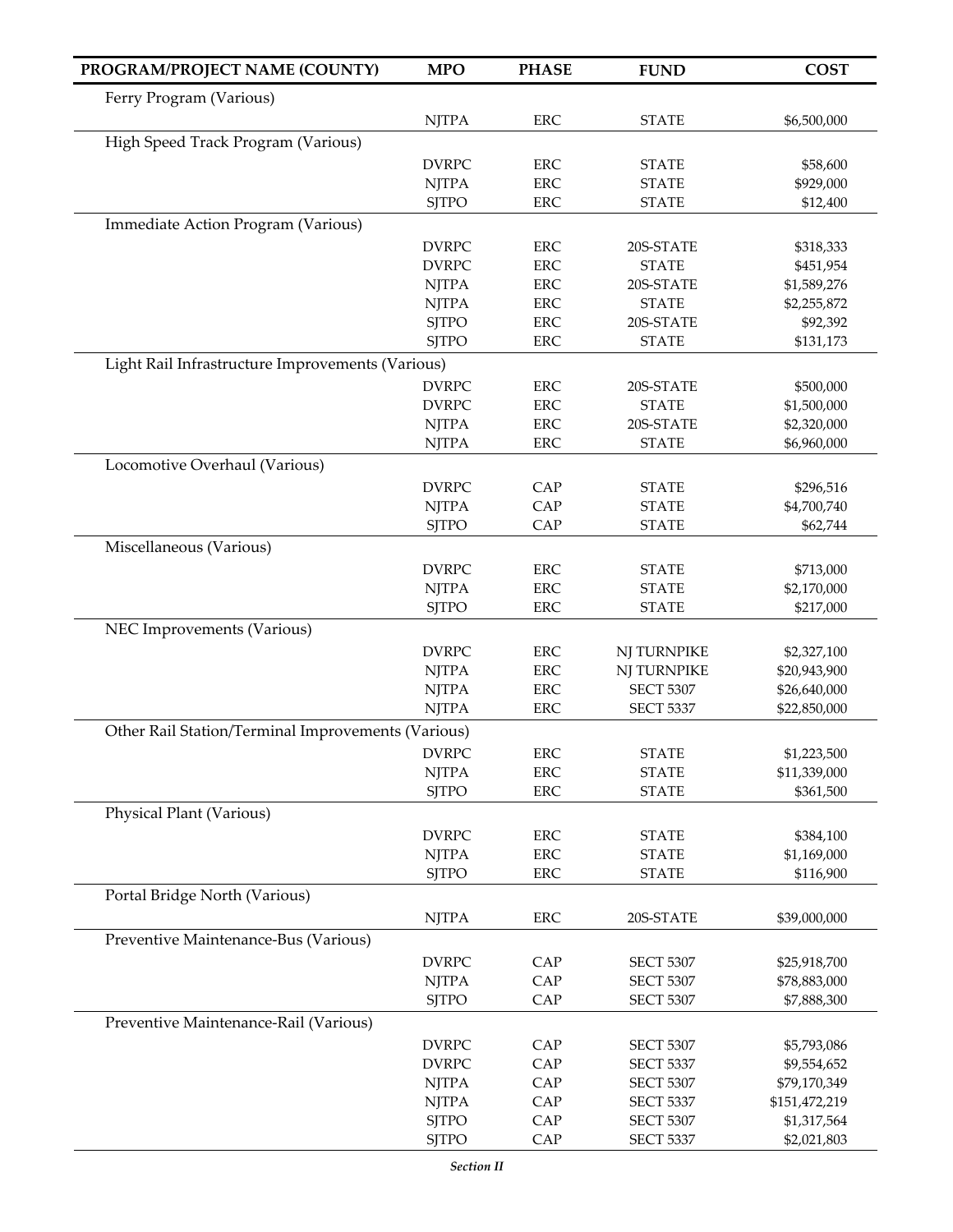| PROGRAM/PROJECT NAME (COUNTY)                   | <b>MPO</b>   | <b>PHASE</b> | <b>FUND</b>                      | <b>COST</b>  |  |
|-------------------------------------------------|--------------|--------------|----------------------------------|--------------|--|
| Private Carrier Equipment Program (Various)     |              |              |                                  |              |  |
|                                                 | <b>DVRPC</b> | CAP          | 20S-STATE                        | \$230,000    |  |
|                                                 | <b>DVRPC</b> | CAP          | <b>STATE</b>                     | \$690,000    |  |
|                                                 | <b>NJTPA</b> | CAP          | 20S-STATE                        | \$700,000    |  |
|                                                 | <b>NJTPA</b> | CAP          | <b>STATE</b>                     | \$2,100,000  |  |
|                                                 | <b>SJTPO</b> | CAP          | 20S-STATE                        | \$70,000     |  |
|                                                 | <b>SJTPO</b> | CAP          | <b>STATE</b>                     | \$210,000    |  |
| Rail Capital Maintenance (Various)              |              |              |                                  |              |  |
|                                                 | <b>DVRPC</b> | CAP          | 20S-STATE                        | \$1,929,932  |  |
|                                                 | <b>DVRPC</b> | CAP          | <b>STATE</b>                     | \$3,859,748  |  |
|                                                 | <b>NJTPA</b> | CAP          | 20S-STATE                        | \$30,595,686 |  |
|                                                 | <b>NJTPA</b> | CAP          | <b>STATE</b>                     | \$61,189,514 |  |
|                                                 | <b>SJTPO</b> | CAP          | 20S-STATE                        | \$408,382    |  |
|                                                 | <b>SJTPO</b> | CAP          | <b>STATE</b>                     | \$816,738    |  |
| Rail Rolling Stock Procurement (Various)        |              |              |                                  |              |  |
|                                                 |              |              |                                  |              |  |
|                                                 | <b>DVRPC</b> | CAP          | 20S-STATE                        | \$4,300,420  |  |
|                                                 | <b>DVRPC</b> | CAP          | <b>SECT 5307</b>                 | \$1,596,439  |  |
|                                                 | <b>DVRPC</b> | CAP          | <b>STATE</b>                     | \$2,572,000  |  |
|                                                 | <b>NJTPA</b> | CAP          | 20S-STATE                        | \$68,175,594 |  |
|                                                 | <b>NJTPA</b> | CAP          | <b>CMAQ</b>                      | \$75,000,000 |  |
|                                                 | <b>NJTPA</b> | CAP          | <b>SECT 5307</b>                 | \$25,308,747 |  |
|                                                 | <b>NJTPA</b> | CAP<br>CAP   | <b>STATE</b>                     | \$40,775,000 |  |
|                                                 | <b>SJTPO</b> | CAP          | 20S-STATE                        | \$909,986    |  |
|                                                 | <b>SJTPO</b> | CAP          | <b>SECT 5307</b><br><b>STATE</b> | \$337,813    |  |
|                                                 | <b>SJTPO</b> |              |                                  | \$544,000    |  |
| Rail Support Facilities and Equipment (Various) |              |              |                                  |              |  |
|                                                 | <b>DVRPC</b> | <b>ERC</b>   | <b>STATE</b>                     | \$373,472    |  |
|                                                 | <b>NJTPA</b> | <b>ERC</b>   | METRO-NORTH                      | \$690,000    |  |
|                                                 | <b>NJTPA</b> | <b>ERC</b>   | <b>SECT 5307</b>                 | \$40,420,000 |  |
|                                                 | <b>NJTPA</b> | <b>ERC</b>   | <b>STATE</b>                     | \$40,552,080 |  |
|                                                 | <b>SJTPO</b> | <b>ERC</b>   | <b>STATE</b>                     | \$68,448     |  |
| Safety Improvement Program (Various)            |              |              |                                  |              |  |
|                                                 | <b>DVRPC</b> | <b>ERC</b>   | <b>STATE</b>                     | \$58,600     |  |
|                                                 | <b>NITPA</b> | <b>ERC</b>   | <b>STATE</b>                     | \$929,000    |  |
|                                                 | <b>SJTPO</b> | <b>ERC</b>   | <b>STATE</b>                     | \$12,400     |  |
| Section 5310 Program (Various)                  |              |              |                                  |              |  |
|                                                 | <b>DVRPC</b> | CAP          | <b>SECT 5310</b>                 | \$1,679,000  |  |
|                                                 | <b>DVRPC</b> | CAP          | <b>STATE</b>                     | \$402,500    |  |
|                                                 | <b>NJTPA</b> | CAP          | <b>SECT 5310</b>                 | \$5,110,000  |  |
|                                                 | <b>NJTPA</b> | CAP          | <b>STATE</b>                     | \$1,225,000  |  |
|                                                 | <b>SJTPO</b> | CAP          | <b>SECT 5310</b>                 | \$511,000    |  |
|                                                 | <b>SJTPO</b> | CAP          | <b>STATE</b>                     | \$122,500    |  |
| Section 5311 Program (Various)                  |              |              |                                  |              |  |
|                                                 | <b>DVRPC</b> | CAP          | <b>MATCH</b>                     | \$437,000    |  |
|                                                 | <b>DVRPC</b> | CAP          | <b>SECT 5311</b>                 | \$989,000    |  |
|                                                 | <b>DVRPC</b> | CAP          | <b>STATE</b>                     | \$23,000     |  |
|                                                 | <b>NJTPA</b> | CAP          | <b>MATCH</b>                     | \$1,330,000  |  |
|                                                 | <b>NJTPA</b> | CAP          | <b>SECT 5311</b>                 | \$3,010,000  |  |
|                                                 | <b>NJTPA</b> | CAP          | <b>STATE</b>                     | \$70,000     |  |
|                                                 | <b>SJTPO</b> | CAP          | <b>MATCH</b>                     | \$133,000    |  |
|                                                 | <b>SJTPO</b> | CAP          | <b>SECT 5311</b>                 | \$301,000    |  |
|                                                 | <b>SJTPO</b> | CAP          | <b>STATE</b>                     | \$7,000      |  |